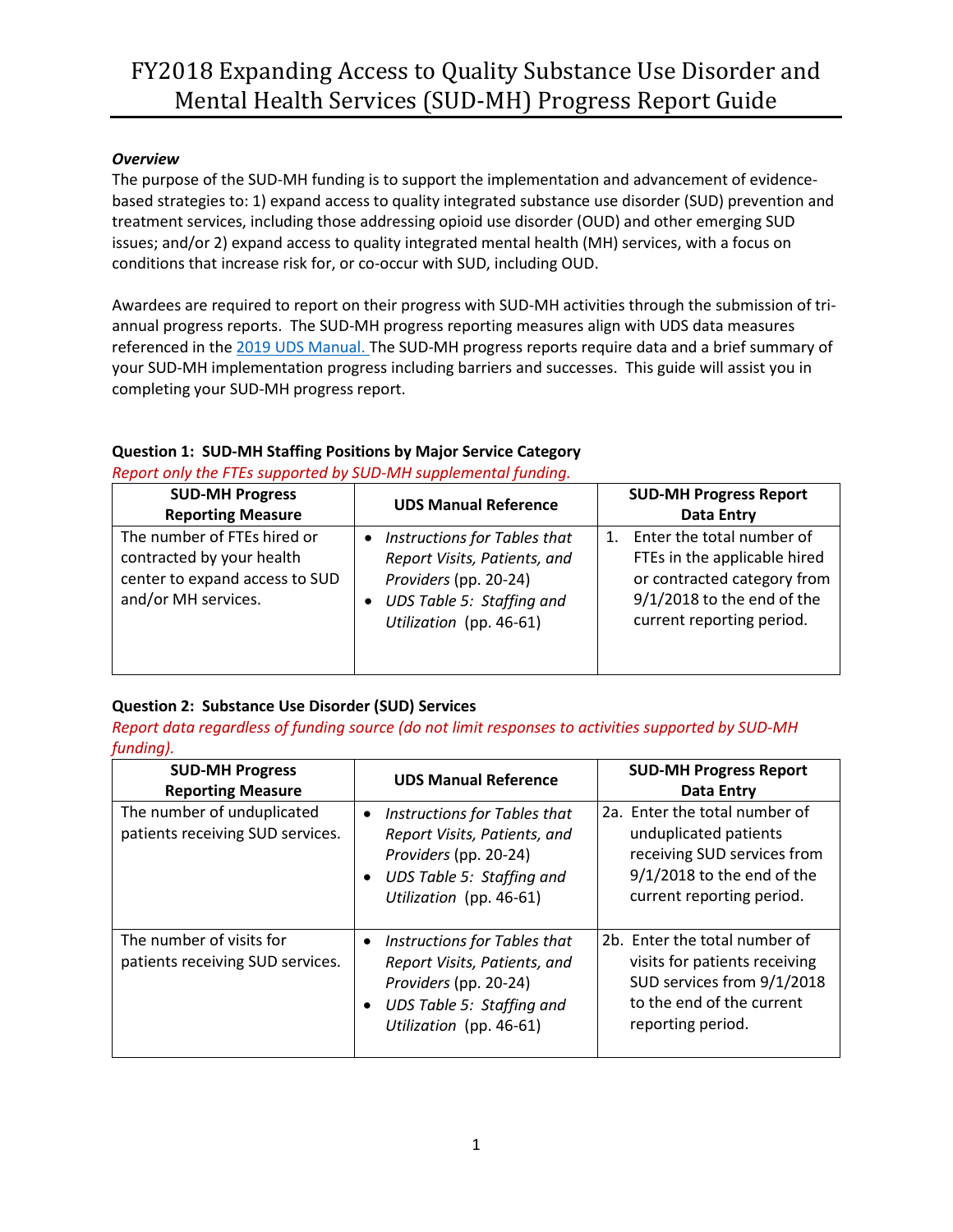## **Question 3: Mental Health (MH) Services**

*Report data regardless of funding source (do not limit responses to activities supported by SUD-MH funding).*

| <b>SUD-MH Progress</b><br><b>Reporting Measure</b>                                                                                                               | <b>UDS Manual Reference</b>                                                                                                                                                                                    | <b>SUD-MH Progress Report</b><br><b>Data Entry</b>                                                                                                                                                                                                    |
|------------------------------------------------------------------------------------------------------------------------------------------------------------------|----------------------------------------------------------------------------------------------------------------------------------------------------------------------------------------------------------------|-------------------------------------------------------------------------------------------------------------------------------------------------------------------------------------------------------------------------------------------------------|
| The number of unduplicated<br>patients receiving mental health<br>services.                                                                                      | Instructions for Tables that<br>$\bullet$<br>Report Visits, Patients, and<br>Providers (pp. 20-24)<br>Table 5: Staffing and<br>$\bullet$<br>Utilization (pp. 46-61)                                            | 3a. Enter the total number of<br>unduplicated patients<br>receiving MH services from<br>$9/1/2018$ to the end of the<br>current reporting period.                                                                                                     |
| The number of visits for<br>patients receiving mental health<br>services.                                                                                        | Instructions for Tables that<br>$\bullet$<br>Report Visits, Patients, and<br>Providers (pp. 20-24)<br>Table 5: Staffing and<br>Utilization (pp. 46-61)                                                         | 3b. Enter the total number of<br>visits for patients receiving<br>MH services from 9/1/2018<br>to the end of the current<br>reporting period.                                                                                                         |
| The number of unduplicated<br>patients who received<br>Screening, Brief Intervention,<br>and Referral to Treatment<br>(SBIRT) services.                          | Instructions for Tables that<br>$\bullet$<br>Report Visits, Patients, and<br>Providers (pp. 20-24)<br>Table 6A: Selected<br>$\bullet$<br><b>Diagnoses and Services</b><br>Rendered - Line 26b. (pp. 62-<br>69) | 3c. Enter the total number of<br>unduplicated patients who<br>received SBIRT services<br>from 9/1/2018 to the end<br>of the current reporting<br>period.                                                                                              |
| The number of visits for<br>patients who received SBIRT<br>services.                                                                                             | Instructions for Tables that<br>$\bullet$<br>Report Visits, Patients, and<br>Providers (pp. 20-24)<br>Table 6A: Selected<br><b>Diagnoses and Services</b><br>Rendered - Line 26b. (pp. 62-<br>69)              | 3d. Enter the total number of<br>visits for patients who<br>received SBIRT services<br>from 9/1/2018 to the end<br>of the current reporting<br>period.                                                                                                |
| The number of patients aged 12<br>years and older who were<br>screened for depression with a<br>follow-up plan documented on<br>the date of the positive screen. | Instructions for Tables that<br>$\bullet$<br>Report Visits, Patients, and<br>Providers (pp. 20-24)<br>Table 6B: Quality Care<br>Measures - Line 21. (pp. 62-<br>69)                                            | 3e. Enter the total number of<br>patients aged 12 years and<br>older who were screened<br>for depression with a<br>follow-up plan documented<br>on the date of the positive<br>screen from 9/1/2018 to<br>the end of the current<br>reporting period. |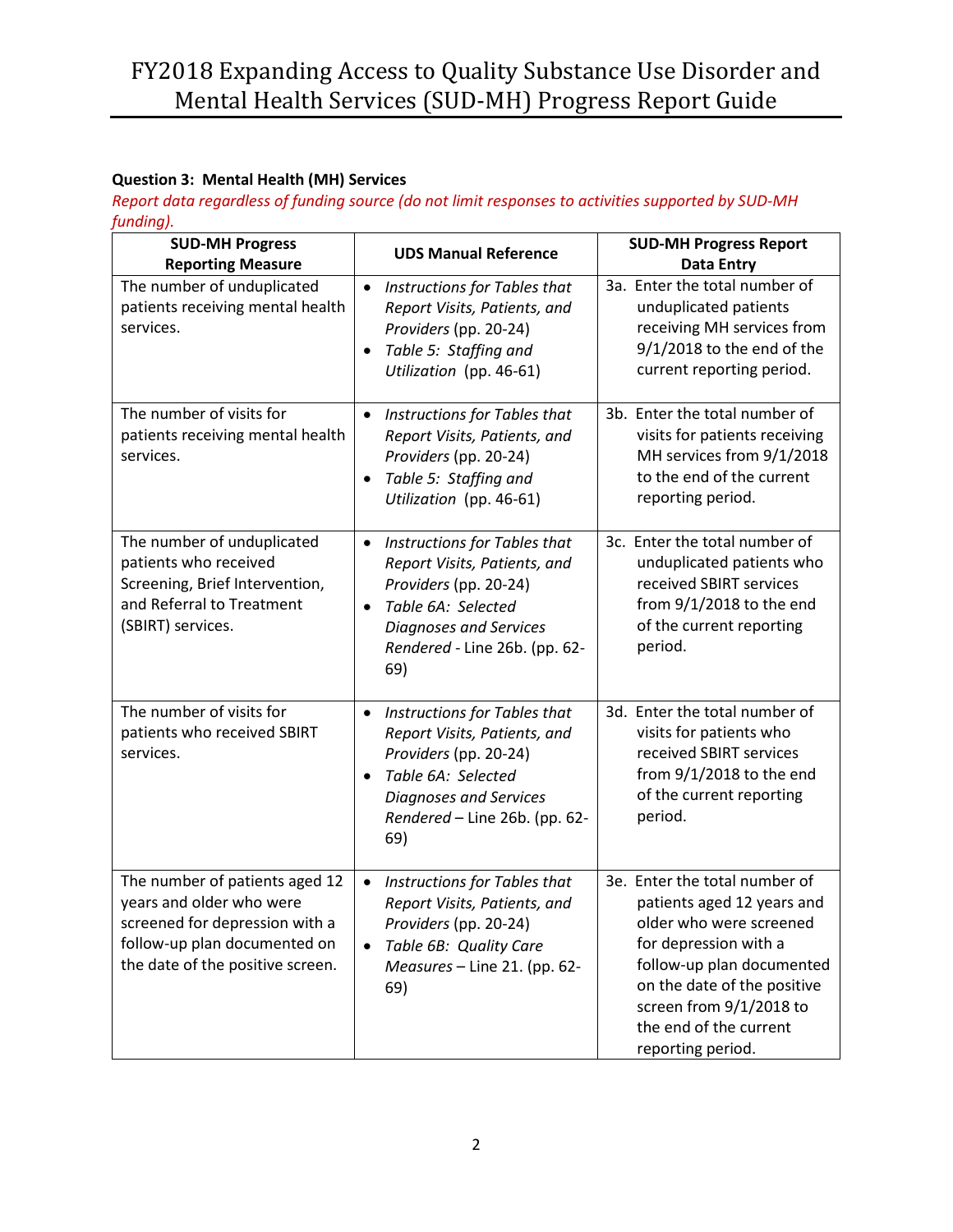## **Question 4: Opioid Use Disorder Services**

*Report data regardless of funding source (do not limit responses to activities supported by SUD-MH funding).*

| <b>SUD-MH Progress</b><br><b>Reporting Measure</b>                                                                                                                                                                                    | <b>UDS Manual Reference</b>                                      | <b>SUD-MH Progress Report</b><br>Data Entry                                                                                                                                                                          |
|---------------------------------------------------------------------------------------------------------------------------------------------------------------------------------------------------------------------------------------|------------------------------------------------------------------|----------------------------------------------------------------------------------------------------------------------------------------------------------------------------------------------------------------------|
| The number of patients who<br>received medication-assisted<br>treatment (MAT) for OUD from<br>a physician, certified nurse<br>practitioner, or physician<br>assistant with a DATA waiver<br>working on behalf of the heath<br>center. | Other Data Elements -<br>$\bullet$<br>Question 1b. (pp. 178-179) | 4a. Enter the total number of<br>patients who received<br>medication-assisted<br>treatment (MAT) services<br>from $9/1/2018$ to the end<br>of the current reporting<br>period.                                       |
| The number of providers who<br>have obtained a Drug Addiction<br>Treatment Act (DATA) waiver<br>for OUD medication-assisted<br>treatment.                                                                                             | Other Data Elements -<br>$\bullet$<br>Question 1a. (pp. 178-179) | 4b. Enter total providers who<br>have obtained a Drug<br><b>Addiction Treatment Act</b><br>(DATA) waiver for OUD<br>medication-assisted<br>treatment from 9/1/2018<br>to the end of the current<br>reporting period. |

### **Question 5: Telehealth**

*Report data regardless of funding source (do not limit responses to activities supported by SUD-MH funding).*

| <b>SUD-MH Progress</b><br><b>Reporting Measure</b> | <b>UDS Manual Reference</b>                          | <b>SUD-MH Progress Report</b><br>Data Entry                                                                                                               |
|----------------------------------------------------|------------------------------------------------------|-----------------------------------------------------------------------------------------------------------------------------------------------------------|
| Use of telehealth for SUD<br>services.             | Other Data Elements - Question<br>2a3. (pp. 178-179) | 5a. Respond (Yes or No)<br>regarding your use of<br>telehealth to provide SUD<br>services from 9/1/2018 to<br>the end of the current<br>reporting period. |
| Use of telehealth for MH<br>services.              | Other Data Elements – Question<br>2a3. (pp. 178-179) | 5b. Respond (Yes or No)<br>regarding your use of<br>telehealth to provide MH<br>services from 9/1/2018 to<br>the end of the current<br>reporting period.  |